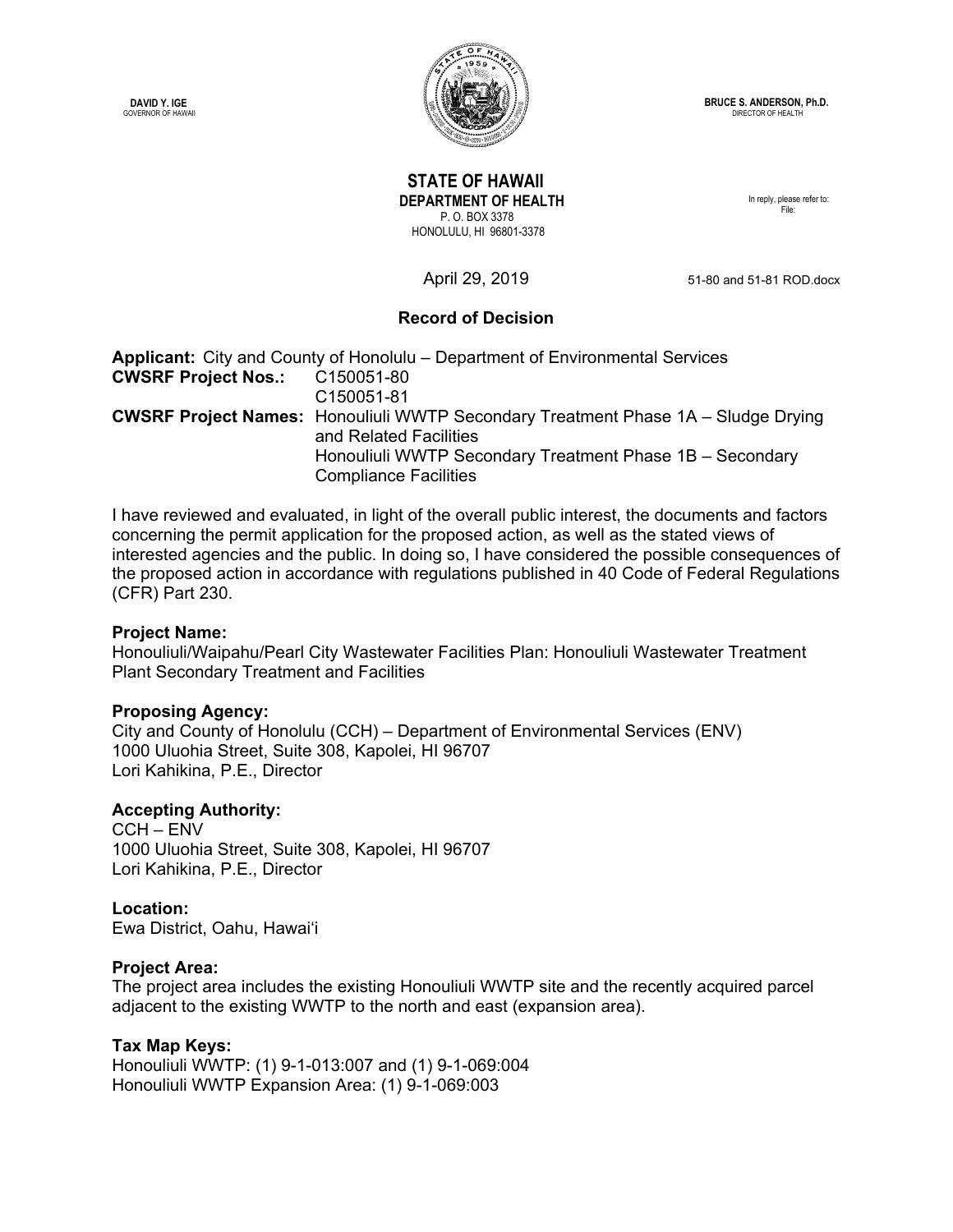Record of Decision April 29, 2019 Page 2 of 7

### **Brief Description of the Action:**

The evaluation described in this Final Environmental Impact Statement (FEIS) is focused on the upgrade of the Honouliuli WWTP required to comply with a First Amended Consent Decree. This FEIS for the Honouliuli WWTP is intended to inform the public and various stakeholders of potential impacts the project may have on the environment and has been prepared in accordance with the Hawaii Revised Statutes Chapter 343.

This project proposes to upgrade and expand the existing Honouliuli WWTP to provide secondary treatment and accommodate projected wastewater flows. The project may also result in a future increase in effluent discharged to Mamala Bay via the Barbers Point Deep Ocean Outfall.

Regardless of which treatment alternative is selected, additional improvements at the Honouliuli WWTP are proposed for the following: Central Laboratory, Ocean Team Facilities, Administration Building, Operations Building, Leeward Region Maintenance, Central Shops, Warehouse, truck wash, central supervisory control and data acquisition operations, septage receiving station, odor control, grounds keeping, janitorial service and security, and Honouliuli Water Recycling Facility. This FEIS also addresses the potential siting of new facilities at the Honouliuli WWTP to help consolidate island-wide wastewater system administrative services.

Improvements to the Honouliuli major sewer conveyance system will be the subject of separate, subsequent environmental review documents.

#### **Significant Beneficial and Adverse Impacts and Proposed Mitigation Measures:**

Short-Term Impacts: The proposed project would result in some unavoidable short-term impacts, as described below. These potential impacts are generally minor and would be further minimized through the implementation of BMPs.

- Soils Construction activities would result in unavoidable impacts to soils in the project area due to grading and excavation activities and due to the potential for localized contamination of soils from construction activities (i.e., accidental release of construction equipment fluids). Construction methods to preserve the integrity of existing facilities would be implemented and construction equipment would be maintained in good working condition to reduce the potential for accidental spills. In addition, erosion and sedimentation controls would be implemented to reduce impacts to the natural environment. Soil which is not immediately used for backfilling would be stockpiled and covered or otherwise protected to prevent erosion or sedimentation. In addition, temporary seeding and mulching may be used to minimize soil erosion and provide soil stabilization on slopes.
- Groundwater Construction activities could potentially impact groundwater if encountered during construction. Mitigation measures would be implemented during construction activities to preserve the integrity of existing infrastructure and keep construction equipment in good working condition to prevent accidental spills. Also, dewatering may be necessary for construction below the groundwater table, if necessary, and the construction contractor would be required to include provisions for dewatering. Appropriate BMPs, monitoring of groundwater for contaminants and careful site preparation would be utilized to minimize adverse impacts. Proposed designs would comply with stormwater runoff requirements, pursuant to the Clean Water Act.
- Wetlands It is anticipated that an abandoned irrigation ditch located on the project site would need to be filled to construct the various site components in that location. All work would be performed in accordance with Federal, State, and CCH regulatory requirements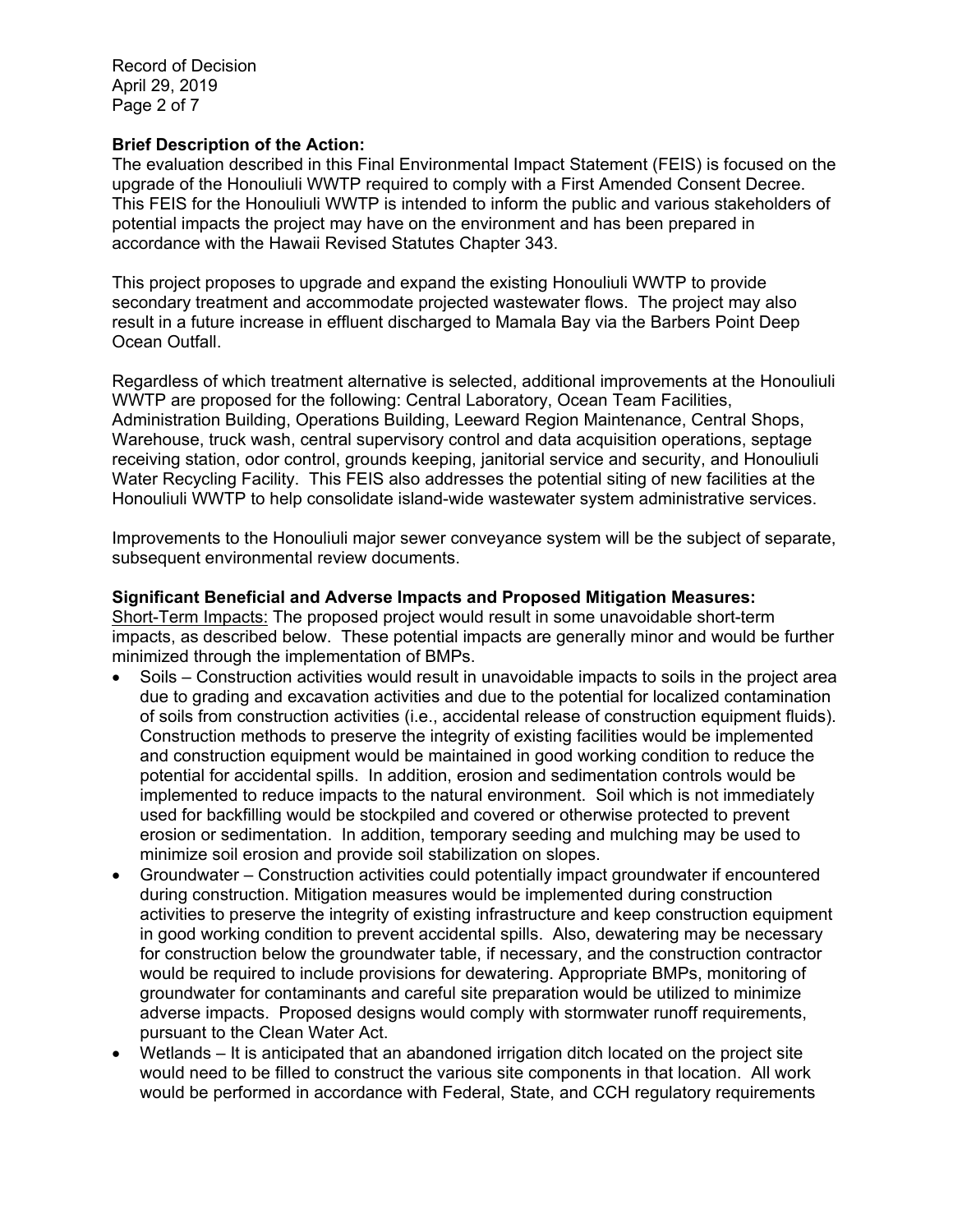Record of Decision April 29, 2019 Page 3 of 7

> including, but not limited to the Section 404 of the Clean Water Act, if applicable. The project team would consult with the Army Corps of Engineers, U.S. Fish and Wildlife, DLNR Commission on Water Resource Management, CCH, and other regulatory agencies, as necessary, to determine whether filling the former irrigation ditch is jurisdictional under current regulations. If the ditch is determined to be jurisdictional by one or more agencies, then the project team would work with the appropriate agencies to determine acceptable mitigation options.

- Flora Vegetation would need to be removed within the expansion property area for construction activities. Native Hawaiian plants are recommended for landscaping within the project area, including species such as: koʻoloaʻula, kou, 'ilie'e, and 'a'ali'i to minimize unavoidable impacts to vegetation and trees.
- Air Quality Construction-related air quality impacts would result from site preparation and earth moving activities, the movement of construction vehicles on unpaved areas of the site, emissions from construction equipment, and construction of structures. The construction contractor is responsible for complying with DOH regulations which prohibit visible dust emissions at property boundaries. Although short-term air quality impacts are anticipated to be less than significant, the presence of nearby residences and buildings near the project site suggests that open-air areas and naturally ventilated structures could be impacted by dust in spite of compliance with these regulations. BMPs to control dust emissions would be implemented to minimize visible fugitive dust emissions at the property line. The BMPs would include watering of active work areas, using wind screens, keeping adjacent paved roads clean, and covering open-bodied trucks. Measures to control construction emissions from equipment and vehicles can also be considered if necessary, such as using newer equipment and reducing on-site truck idling time. In addition, increased vehicular emissions due to disruption of traffic by construction equipment and/or commuting construction personnel can be alleviated by moving construction materials and workers to the site during off-peak traffic hours.
- Noise Construction noise would be unavoidable during the project construction period. Short-term increases in noise levels would result from construction activities, vehicles and equipment. The use of muffled equipment, noise barriers, and restrictions on construction hours, as well as adherence to DOH regulations on noise mitigation, would minimize construction and traffic-related noise. For construction work to be performed at night or on weekends and holidays, a Community Noise Variance permit from the DOH would be required if it exceeds regulatory noise levels.
- Traffic An unavoidable slight increase in entering and exiting proposed project traffic is anticipated in some areas during construction activities. Therefore, roadway improvements, including road widening, are recommended at the affected intersections.
- Visual and Aesthetic Resources During construction activities, the presence of cranes and other heavy construction equipment would alter a portion of the viewshed from nearby buildings within the WWTP site. In addition, the proposed improvements would alter the viewshed of the surrounding area by adding new three-dimensional, man-made features. During construction, fencing surrounding the construction site may be provided as needed to provide a visual screen. Any construction impacts regarding visual aesthetics are expected to be short-term and would cease after construction.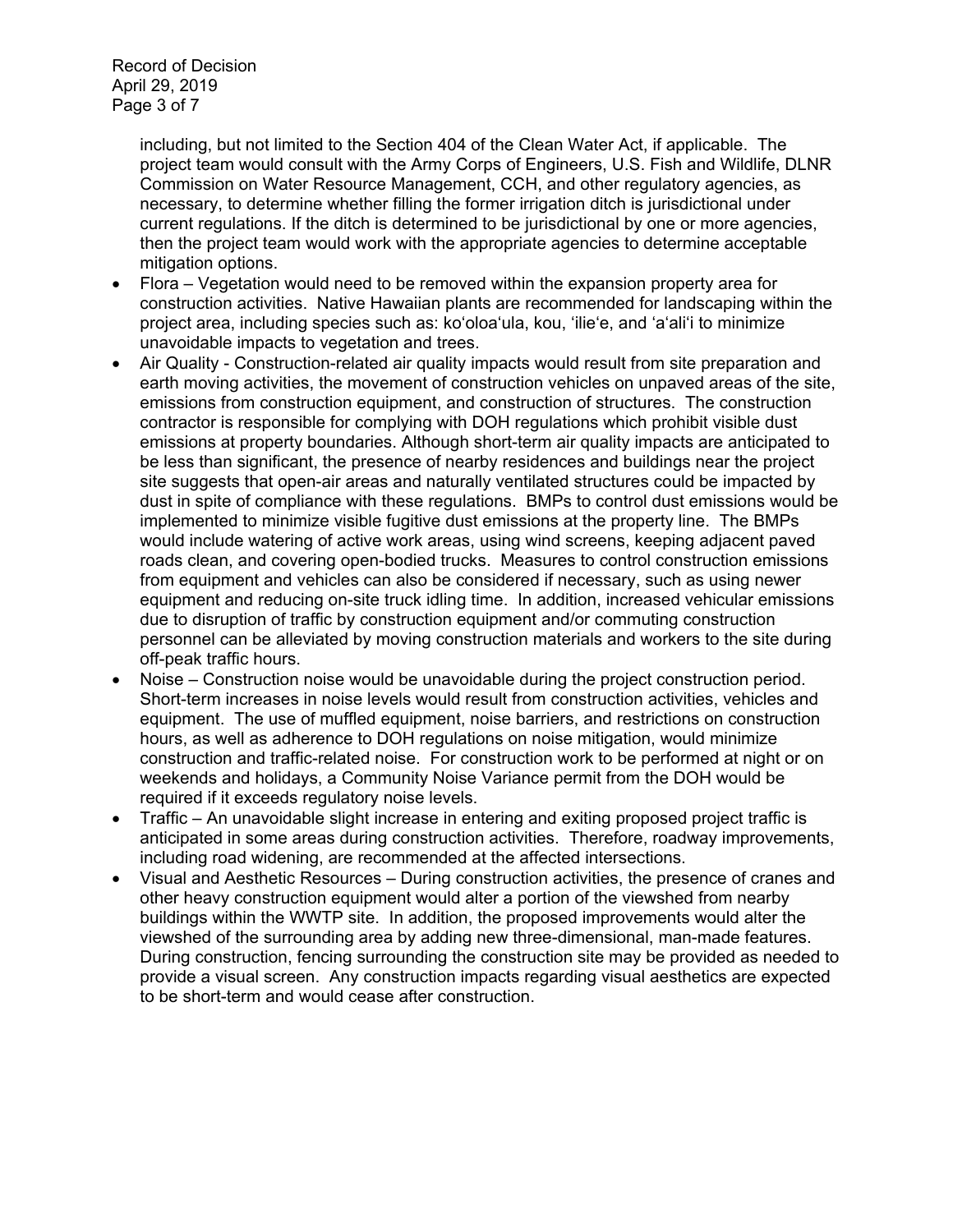Record of Decision April 29, 2019 Page 4 of 7

Long-Term Impacts: The following unavoidable long-term impacts may result from development of the proposed project.

- Soils Following upgrades to the existing WWTP, the potential would still remain for wastewater spills to occur which could result in soil contamination. Soils stability inspections in the vicinity of the foundations of proposed facilities would need to be conducted periodically.
- Water Quality The proposed project will provide wastewater treatment facilities needed to comply with secondary treatment standards. It is also anticipated to have beneficial impacts due to expansion of the WWTP to handle flows from future population increases and development.
- Sludge There will be an increase in the amount of sludge that is produced, handled, and disposed of due to the upgrade to secondary treatment.
- Groundwater The stormwater detention/infiltration basins proposed at several locations within the project area may have an effect on the local groundwater table. However, these basins would be designed as part of a larger stormwater BMP system and are therefore anticipated to enhance the quality of stormwater recharge to groundwater. In addition, localized effects on groundwater levels may occur due to the potential reduction to local groundwater recharge.
- Surface and Coastal Waters There is a potential for indirect impacts due to additional development allowed by sewered areas, including an increase in wastewater flow to the Honouliuli WWTP and effluent discharged to Mamala Bay.
- Air Quality The primary air quality concern associated with the proposed project could be potential odor nuisances. The proposed alternatives include odor control for some of the existing facilities and all new facilities. Compliance with all applicable ambient standards, including odor in terms of H2S concentration levels, would be demonstrated 1) during the final design stage of the project when the air permit is modified for applicable criteria pollutants and 2) after the completion of construction with an ambient monitoring program for odor. There is potential to increase on-site stationary and mobile source emissions due to an increase in the plant operational capacity. However, the possibility of nuisance odor from the Honouliuli WWTP would likely be reduced by the upgrade to the odor control system, which would help minimize nuisance odor downwind of the Honouliuli WWTP. Operation of the plant under future proposed conditions would involve installation of new standby generators to provide expanded emergency power supply, which may cause potential short-term increase in combustion source emissions. However, given their emergency usage purposes, potential air quality impacts would be short in duration and would be unlikely to cause significant air quality impacts. Thus, mitigation measures would unlikely be necessary during the operational period. If a CHP facility is incorporated at the Honouliuli WWTP, it would need to be permitted according to State and Federal air regulations, as operation of the facility has the potential to produce additional emissions over the long term. The potential air emissions from the facility cannot be defined at this time, since the design is currently conceptual, but would be specified in air quality permit applications.
- Traffic An unavoidable slight increase in entering/exiting project traffic is anticipated during peak hours as a result of the proposed project. Road improvements are proposed to minimize long term local impacts to traffic.
- Noise The adverse noise impacts resulting from the proposed activity may include increased vehicular noise due to additional vehicles traveling to and from the facilities, and increased stationary noise resulting from new equipment at the facilities. During the operation of the project, compliance with the DOH property line noise limits for fixed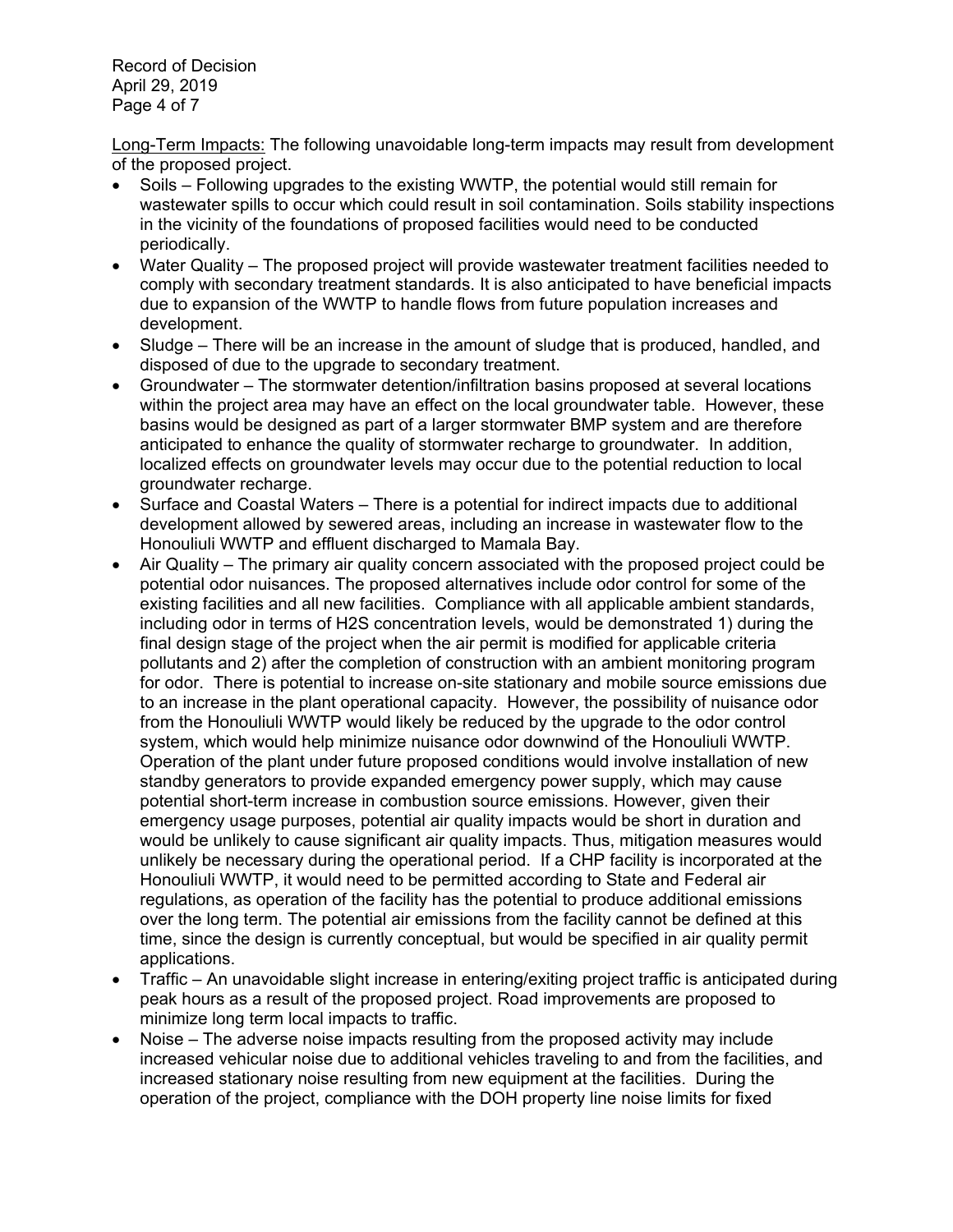machinery would also be required, and it is expected that the long-term noise impacts associated with the proposed improvements would be minimized by the adherence to the DOH rules regarding noise limits for fixed machinery. Mitigation measures include soundproofing or muffling equipment noise such that noise levels remain below the maximum allowable levels. All CCH wastewater facilities must comply with the noise requirements of the DOH, pursuant to Chapter 46, Title 11, Community Noise Control, HAR.

 Energy Consumption – Implementation of the proposed project would increase demand in energy consumption as all alternatives involve operation of new pumps, blowers, and other equipment required to convey and treat wastewater, which would require use of fuel and electricity. There is a potential for energy recovery from digester gas or by utilizing new emerging technology for gasification of sewage sludge. CCH is currently evaluating alternatives to use the digester gas for energy recovery.

# **Alternatives Considered:**

Alternatives considered for the WWTP upgrade include the following treatment upgrades:

- No Action Alternative
- Option 1 Expand Existing Trickling Filter/Solids Contact (TF/SC) Process to Full Capacity
- Option 2 Replace Existing TF/SC Process with Activated Sludge (AS) to Full Capacity
- Option 3 Add to Existing TF/SC Process with AS to Full Capacity

### **Unresolved Issues:**

Project descriptions for every treatment option offer conceptual designs based on available information. It is likely that adjustments will need to be made as the detailed design of the selected option proceeds. As such, the conceptual designs should be regarded as estimates and approximations.

The proposed site layout presented in this FEIS is intended to conceptualize the potential for land use at the Honouliuli WWTP site for the ultimate build-out in Year 2050. It is anticipated that further changes to the site layout, support structures, and buildings will occur as part of later detailed design efforts and results which may vary from those documented herein and could require additional environmental review in the future.

The Honouliuli Wastewater Basin Odor Control Project is ongoing. The project scope addresses odor and corrosion concerns in both the WWTP and tributary collection system. Design of improvements is anticipated to be completed by mid to late 2016. The required environmental review associated with the Honouliuli WWTP upgrades are included in the FEIS while future improvements outside the WWTP will be the subject of additional environmental review documents to be prepared and submitted when the collection system improvements are better defined.

The project assessed in this FEIS only concerns the upgrade and expansion of the Honouliuli WWTP to provide secondary treatment and accommodate projected wastewater flows, as well as addresses the potential relocation of non-process facilities that support island-wide wastewater system functions that are currently located at Sand Island WWTP to the Honouliuli WWTP site. The required environmental review associated with the Honouliuli WWTP upgrades, including estimating the flows that will be conveyed to the WWTP, is included in this FEIS. The improvements to the conveyance system will be the subject of separate environmental review documents to be prepared and submitted when the system improvements are better defined.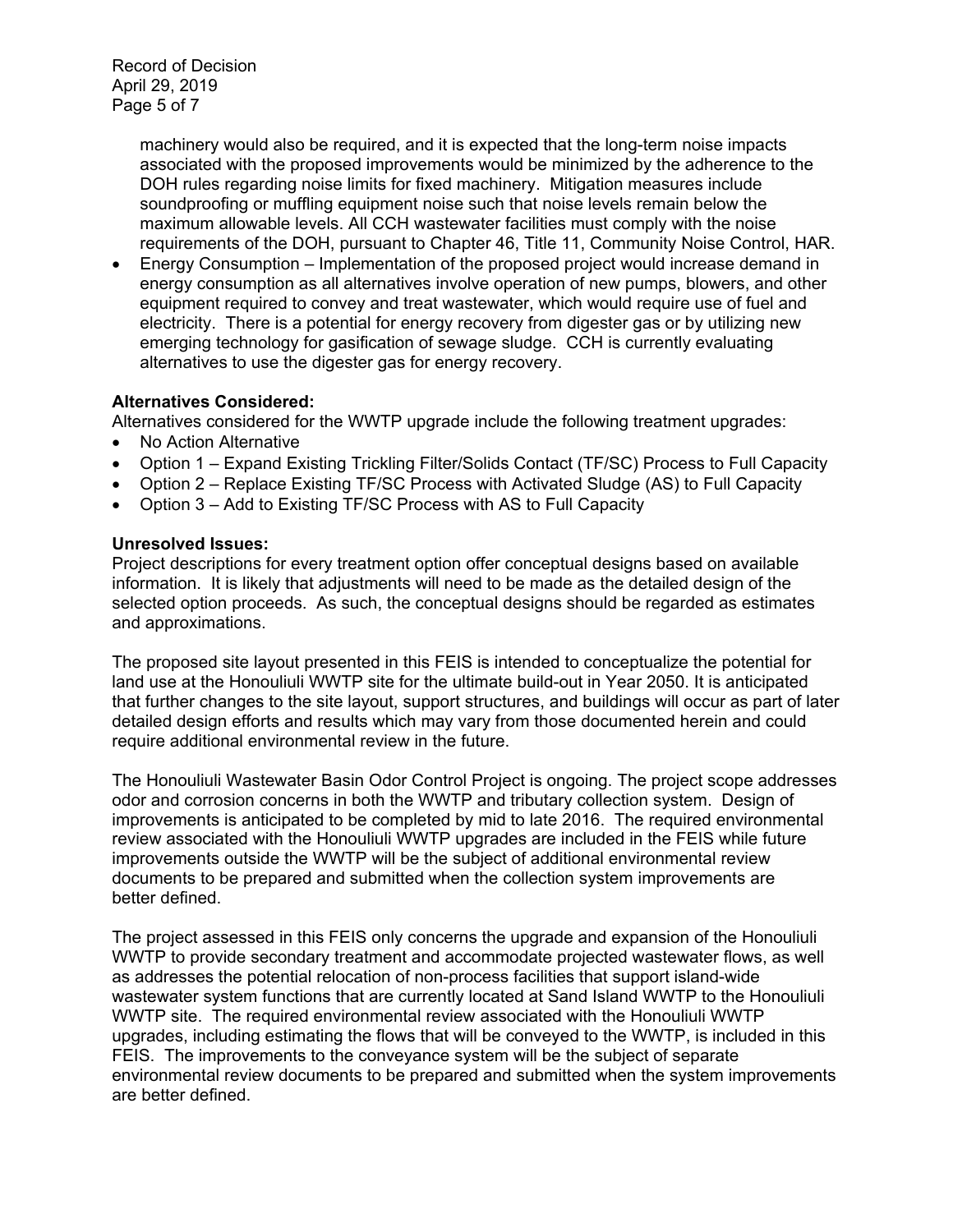Record of Decision April 29, 2019 Page 6 of 7

### **Compatibility with Land Use Plans and Policies:**

State Land Use – The project site is located in the following state land use districts: Urban and Agriculture. The proposed uses are permissible uses in these districts.

Zoning – Zoning of the site is Restricted Agriculture District (AG-1) and Intensive Industrial District (I-2). The proposed uses are permissible uses in the Industrial zoning but will require a Special Use Permit or Land Use Change for construction on the Agriculture district land.

Compatibility with State and Local Land Use Plans – The project alternatives generally conform with the various relevant land use plans, policies and regulatory controls, including, but not limited to, the Hawaii State Plan, Recreation State Functional Plan, Historic Preservation State Functional Plan, State Coastal Zone Management Program, Ocean Recreation Management Plan, and the CCH's General Plan, Primary Urban Center Development Plan, Central Oahu Sustainable Communities Plan, and Ewa Development Plan.

Flood Insurance Rate Map – The Project Area is not located within a flood zone.

#### **Required and Potential Permits and Approvals:**

Required and potential clearances and permits needed from the various Federal, State and CCH agencies include but are not limited to the following:

Federal:

U.S. Army Corps of Engineers Department of the Army Permit (CWA Section 404; Rivers and Harbors Act Section 10) U.S. Environmental Protection Agency: CWA Section 301(h) Review FAA Air Traffic Flight Path Approval

State of Hawaii:

Department of Business, Economic Development and Tourism, Office of Planning: Coastal Zone Management Consistency Determination

Department of Health (DOH):

Air Pollution Control Permits (Covered Source Permit and/or Noncovered Source Permit) Construction Plan Review and Approval

Noise Variance Permit

Clean Water Branch (CWB) Individual NPDES Form – Coverage for Discharge of Municipal Wastewater from New and Existing Publicly Owned Treatment Works (Modification) CWB NOI Form – Coverage under the NPDES General Permit for Storm Water Discharges Associated with Construction Activities

CWB NOI Form – Coverage under the NPDES General Permit for Discharges Associated with Construction Activity Dewatering (if required)

Department of Land and Natural Resources – Commission on Water Resource Management Stream Channel Alteration Permit (SCAP)

Land Use Commission Special Use Permit